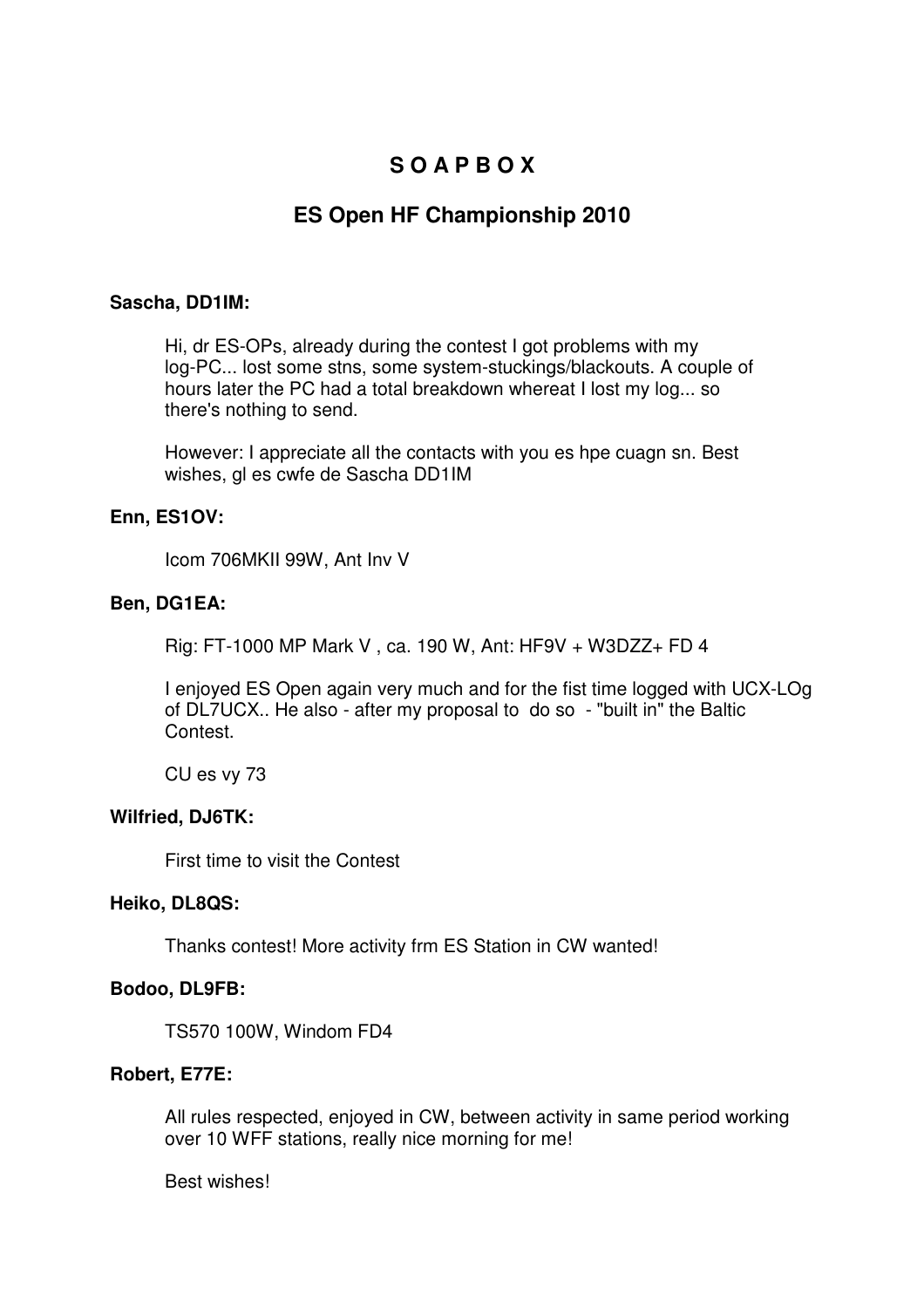### **Juantxu, EA2WD:**

I have only one QSO. Very bad propagation this day. In the next year, well.

Thanks 73,s

# **Vello, ES0QD:**

Yaesu FT-920; PA-GU74B; 600W 80M Delta Loop; 40M Inv "V"

### **Andres, ES1AN:**

Sidede koguarv 295 ja kordajaid 13 Alates side jk. nr-st 86 algab järgnev tund minu side uuesti nr-ga 70. See oli minu eksitus, et panin madalama nr-i õige oleks olnud siis 87. See tähendab, et 17 sidet on minu poolt rohkem peetud kui sidede jrk. nr lõpus näitab.

Jõudu kontrollimisel. 73

### **Boris, ES1GO:**

Yaesu FT-920; antenna: vertical

#### **Raul, ES1IP:**

**ˇ** 

Rig: Yaesu FT-920; antennas: 80/40 dipols

#### **Eduard, ES1QX:**

RIG: IC-706 100W; ANT: 80M Delta Loop; 40M Vert.R8

#### **Oleg, ES1RA:**

RIG: IC-746; Ant: 80M DELTA LOOP, 40M VERT.R8

#### **Joosep-Georg, ES1TP/2**

Unfortunately too few answerers above 3.700 where my antenna was much more in tune than below 3.650…

## **Aadu, ES1TU:**

Radio: ICOM IC-756 PRO 3 Amplifier: Ameritron AL-80B Antenna: 43ft vertical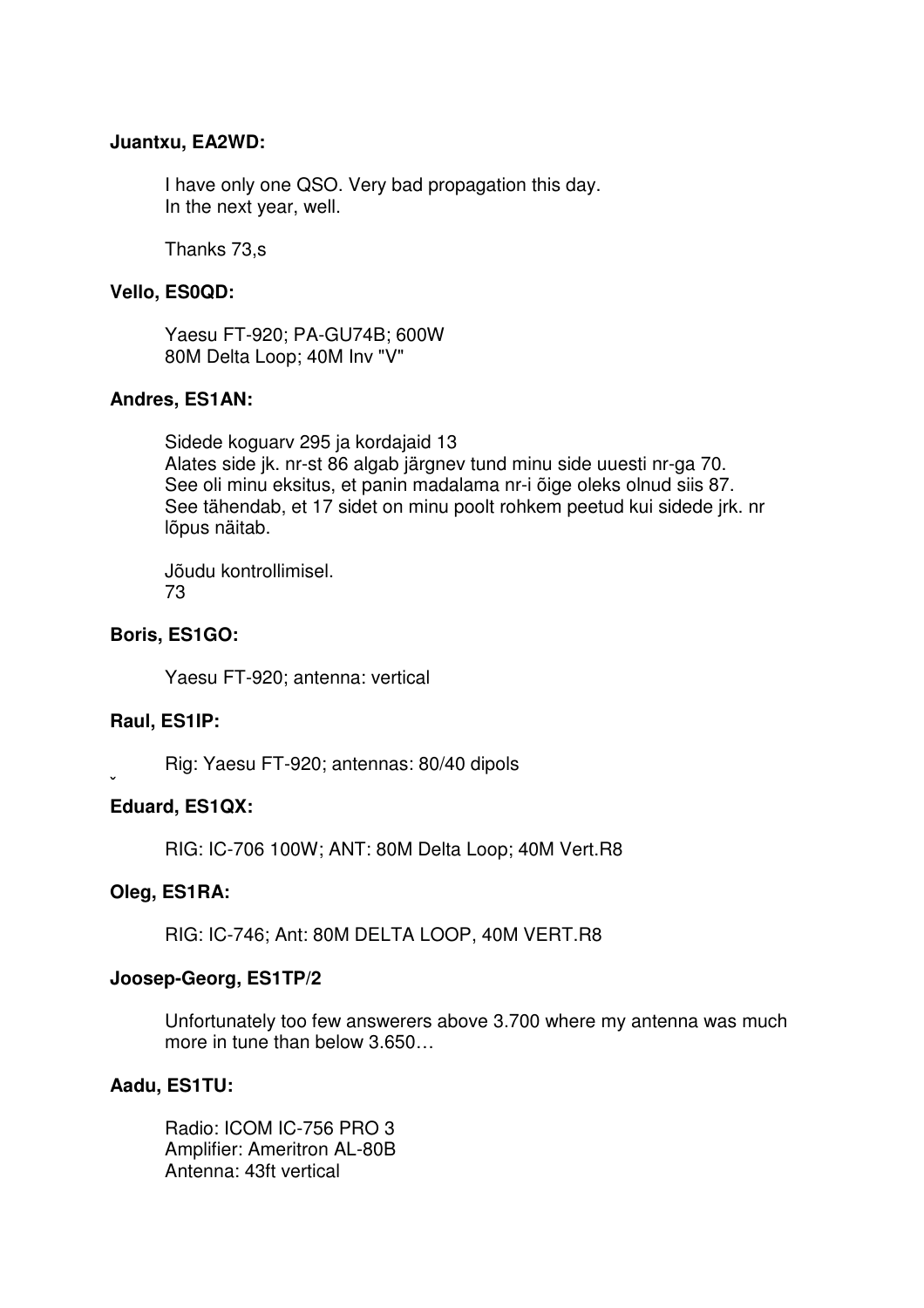# **Gary, ES1WST:**

Thanks for the very enjoyable contest. I started a little late due to family committments, then didn't realize my transmitter was set for only 500mW until I had made a few QSOs. I then raised the output to 5W, which made things a lot easier. 40m was difficult for multipliers, 80m a lot better. Where was ES0?

Rig: Yaesu FT-817 (5W), Antenna: Homebrew trap vertical for 40/80m, N1MM software with homebrew CW interface.

# **Toivo, ES2U:**

Rigs : K3/PA-1KW; IC-7000/SG-500 CWskimmer by ES1QV. TNX! Antennas : 80M LOOP, 40M DIPOLE Soft: N1MM

# **Anton, ES3CC:**

QRP IC-7400 ANT W3DZZ

# **Anatoli, ES4RD & Valery, ES4RR as ES4A:**

Rig: K3; Ant: dipoles

# **Valeri, ES5DB:**

Rig 100W; ant: vert/dipole

# **Enn, ES5EP:**

IC-7400 100W, Delta Loop

# **Karl-Oskar, ES5POJA as ES5G:**

LP 100W

# **Jüri, ES5JR:**

Rig: IC-735 100W, ant: Delta Loop.

Thanks for a contest! My apologies to people who called me, but I didn't manage to answer: S9 noise all the time… My QTH, which was almost countryside 10 years ago, is becoming more-and more "civilized"  $\odot$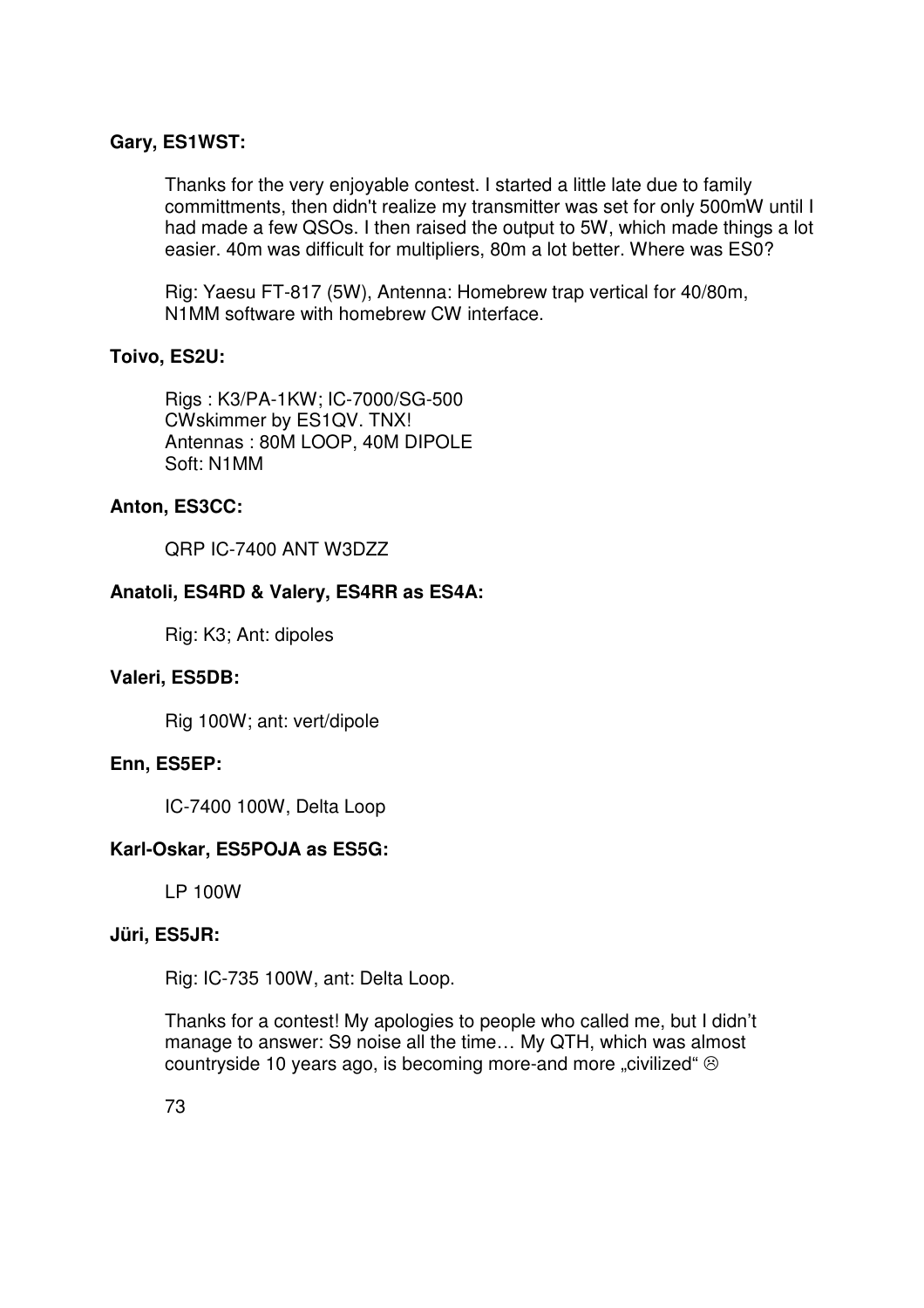# **Erni, ES5PIIR & Rait as ES5WP:**

Rig: IC-7400 100W; Ant: Delta Loop

# **Tauri, ES5TAUX & Paul Artur as ES5YG:**

Rig: FT-920 100W; Ant: Delta Loop

#### **Andres, ES6PA:**

Rig: FLEX-3000; Ant: Inverted Vee

#### **Mati, ES6QZ:**

IC-751, dipole

## **Andy ES6TX:**

Rig: IC-761; Ant: Inverted Vee

Lõbus oli! Pretendeerin kõige korralikuma logi tiitlile!!

73!

#### **Esko, ES8CO:**

Rig: TS-520: Ant: ½ λ J-sobitusega horisontaal

#### **Robert, ES8DH:**

Rig: Alinco DX-70TH; Ant: 80m Delta Loop, 40m Quad

#### **Alev, ES8TJM:**

Tore võistlus, paras pikkus. 40m on 100w-ga keerukas...

## **Victor, EU6AA:**

Rig FT-840, Pwr 100W, ant Delta Loop.

73 and CU next year

### **Christian, F6FTB:**

Rig: K2 100 W; Ant: 2X20m Doublet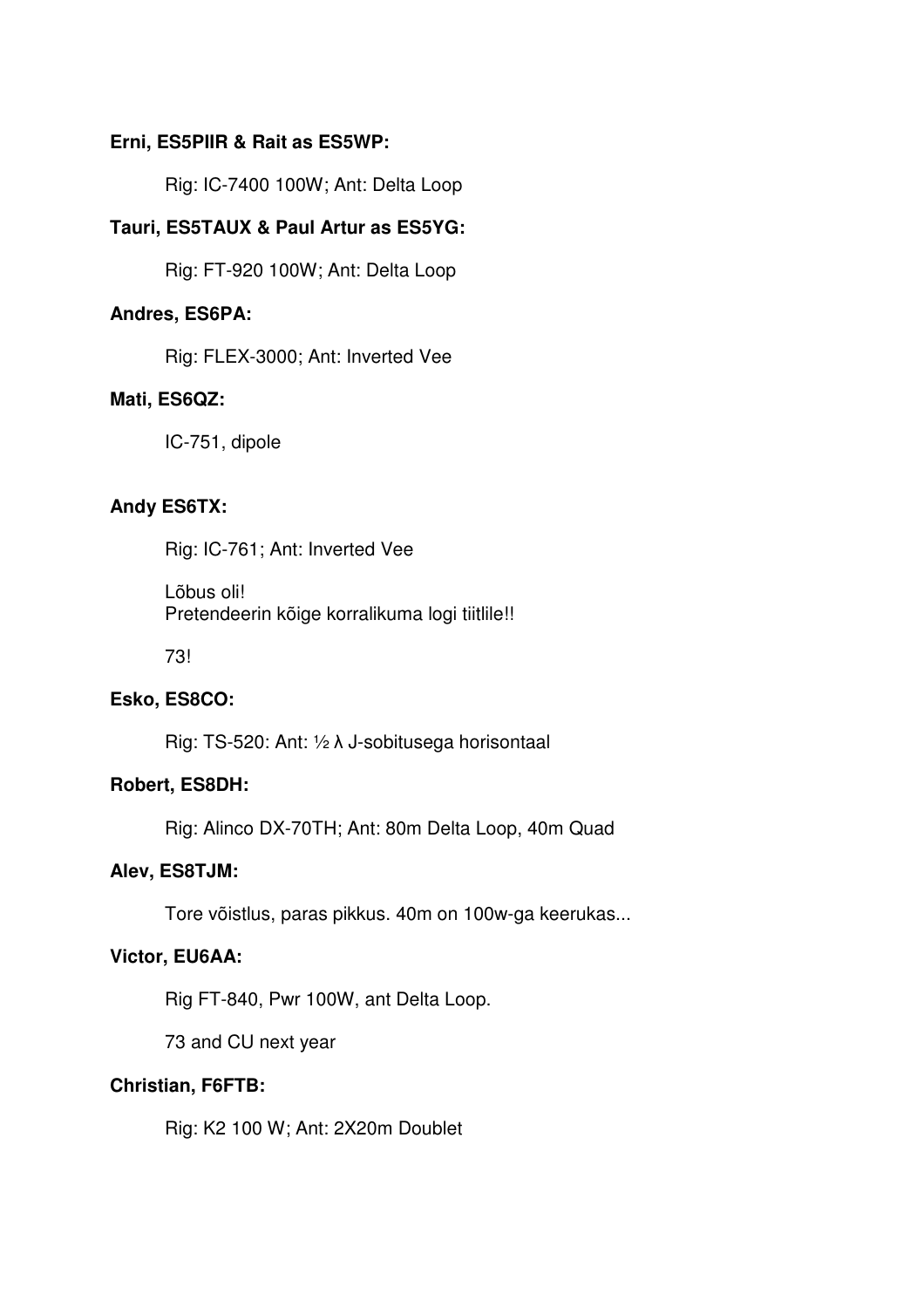# **Paul, F9KP:**

Not too much Estonian stations. Very good ham spirit from ES land. Very-very bad condx on 40 meters bands. Hope to meet you again on the next time!

73 QRO for all and contest manager

## **Bill, GI4AAM:**

Rig: IC-7400; Ant: G5RV

### **Joska, HA5CW:**

Unfortunately I had only very limited time to participate, but I was glad to provide points for the few stations I met at 40m.

### 73

### **Mauro, IN3QBR:**

Pwr 100w. Ant. 10mt long wire and ATU

# **Pranas, LY2J:**

Rig: FT-990

#### **Gedas, LY9A:**

I started this nice short Contest from my Contest location, using FT-990AC, 80m Dipole and 40m Quad loop.Things were going good way until Murphy payed the visit right in the middle of the 3rd hour of the Contest. AC power went down in the middle of my 40m with ES4RX. After waiting some 20 minutes I decided to go home where FT-1000MP was waiting for me. Unfortunately, there was no other antenna exept 80 meter band Dipole. Despite of possibility to finish the Contest there was no motivation left for the serious competition. Just added few more QSO's... Anyway, thanks Estonians for the QSO's.

73 & CU in ES Open-2011

#### **Jari, OH1BOI:**

Rig: ICOM 756 (100W), Ant: FD4 Windom

Nice to take part. Unable to make any QSOs on 40m. Next year will try a "serious" effort, now only a few QSOs...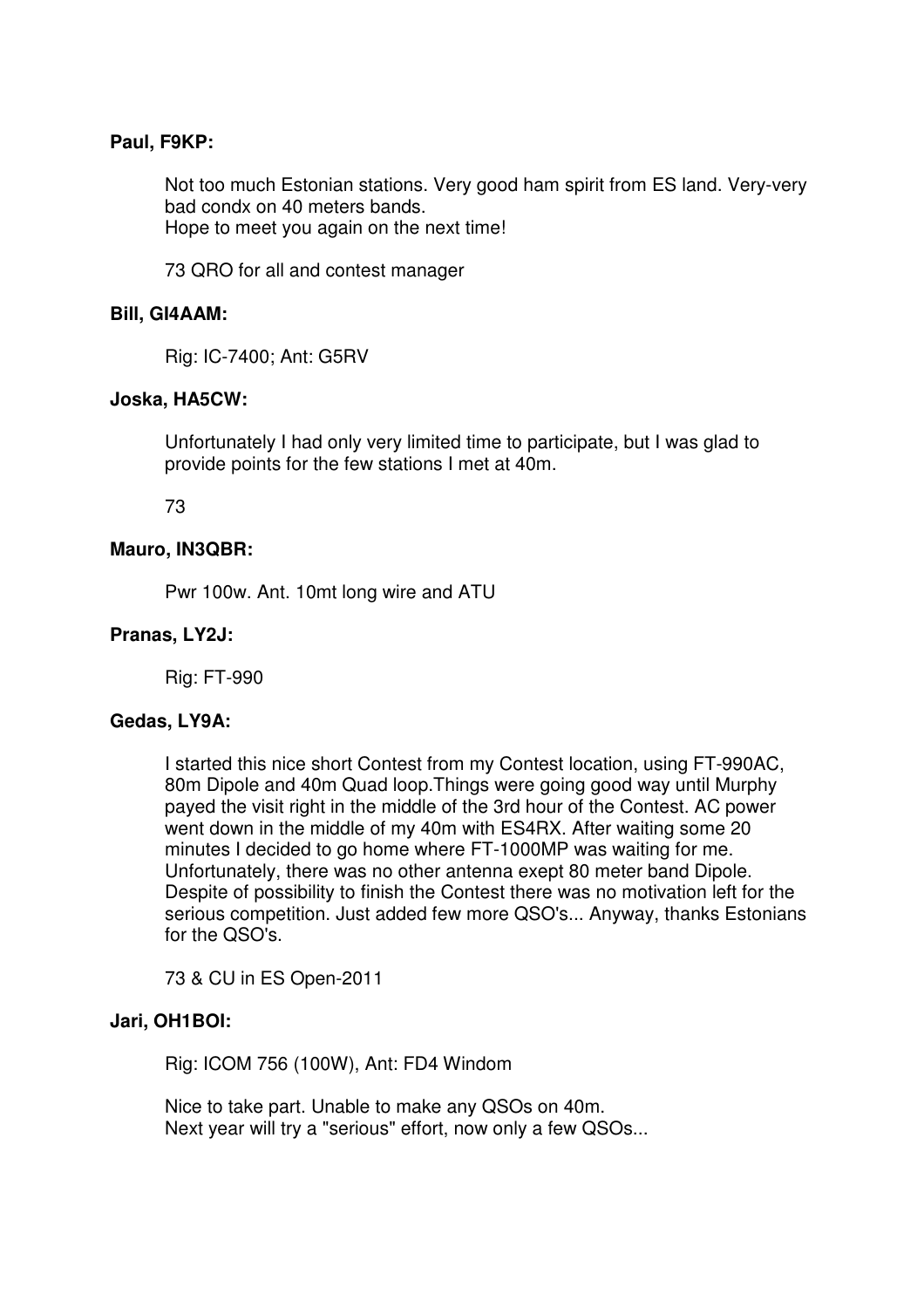# **Harri, OH6JYH:**

Rig: FT-1000MP, Ant: G5RV

I had some starting problems, but after that contest was again fun and nice :-) TNX. See you all in next year also.

## **Josef, OK1VHV:**

Very strong QRM from I stations

### **Jean-Jacques, ON3ND:**

Very interesting competition and a good opportunity to say hello to the Estonian friends.

Many thanks. Best 73 de "JJ" (Jean-Jacques)

### **Adriaan, PA0ATG:**

Rig: Yaesu FT-950 running 30 watts output; Ant: 20m end fed wire antenna. Mni participants. More stations worked than normal.

Cu next year.

# **Eric, PA2REH:**

Was my first time and a nice contest. Thanks all for qso. Good luck with sorting all the log entries.

Used Elecraft K2/100 with vertical.

cu all next time, 73 de Eric

### **Frans, PC2F:**

Conditions not so good but I worked ES on 40m 10W QRP 3 times . (new DXCC 40m QRP)

TNX until next year. 73 Frans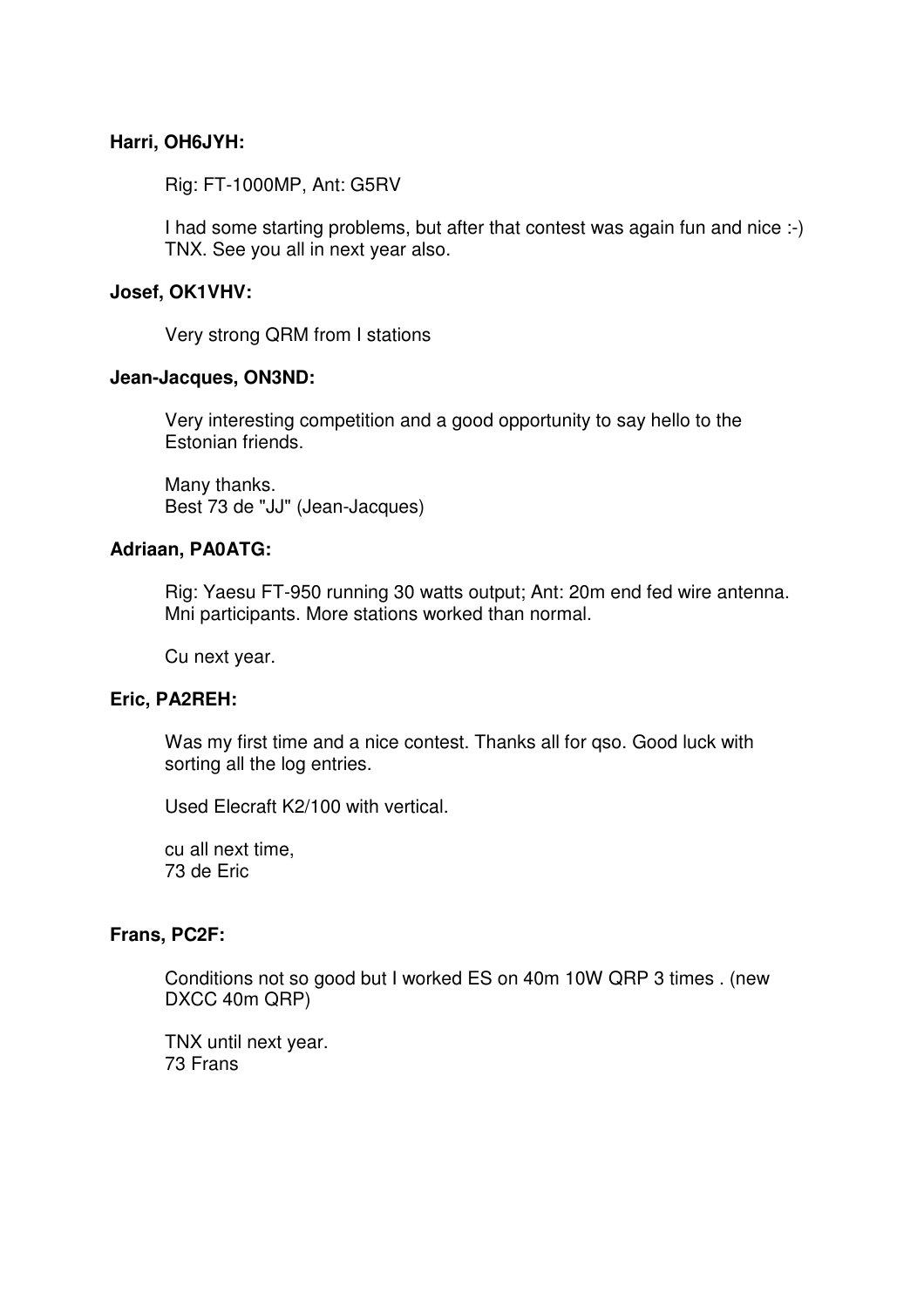# **Stan, RA2FDX:**

Ant: Delta Loop

Tnx for test. 73!

# **Yuri, RA3NC:**

Tnx for contest!

# **Victor, RV3DBK:**

Rig: QRP 2 watts; Ant: magnetic loop (indoor)

# **Valery, RW3AI:**

Rig: Icom 7800; Ant: LW, ECO

# **Oleg, RZ3ABC:**

Good test. Many ES stations. But no time....

My ANT-GP for 20m band /vertical 5.2mtrs only/.

73

# **Valery, RX6LOL:**

Rig: FT-757GX; Ant: Windom, GP.

# **Karoly, YO2GL:**

TNX for invitation me on this contest. Sorry! on 3.5 MHz I didn't hear any ES station.

73!

# **Tony, SA3BGM:**

Rig: ICOM IC-703; Ant: Inv-V

Thnx for a nice contest. I will be back next year.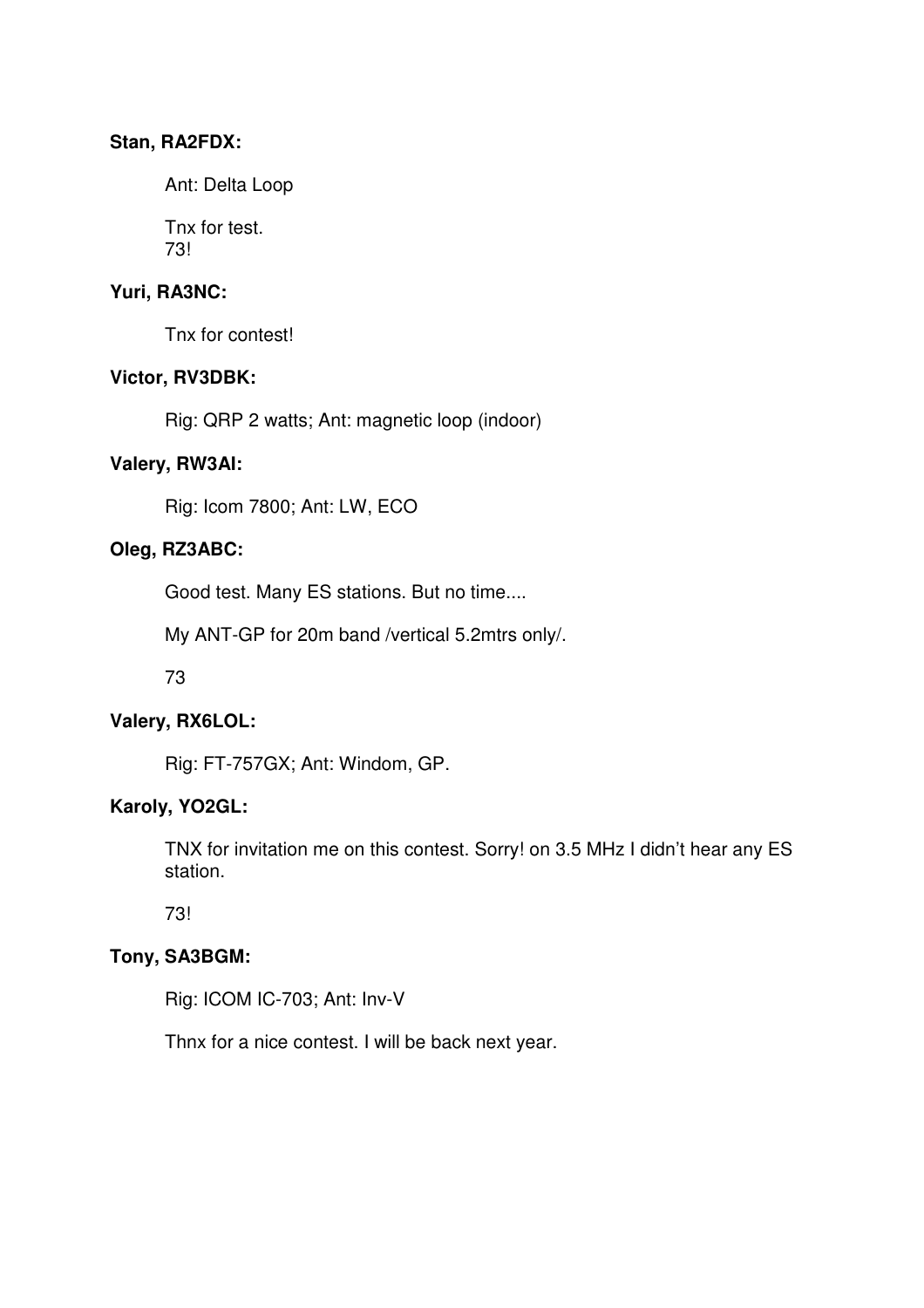#### **Ingemar, SE5E:**

I had some trouble with log in the last hour so sent wrong serial number, but the log is correct when it comes to sent numbers.

Thanks for a nice contest!

## **Jan-Eric, SF3A:**

Rig: Icom IC-7000, 100 W; Ant: G5RV

QSO nr 36-37 - ES0QD really sent nr 194 and 196 between period 2 and 3, but I couldn´t hear that he worked any other QSO in between (SO2R?).

### **Rhoyne, SI5S:**

Rig: TS-570; Ant: Delta Loop 80m & 40m

### **Allan, SM5CSS:**

Rig: Elecraft K3 100W; Ant: dipoles

### **SM5DQE, Lars:**

Rig: FT.847; Ant: G5RV

#### **Nils, SM6BSK:**

Rig: IC-756PROII 100W; Ant: dipoles

#### **Johan, SM7XON:**

Rig: Yaesu FT-2000; Ant: dipole

Thanks a lot for a nice contest. See you next year. 73

# **Klub Krotkofalowcow PZK, SN1I:**

Rig: IC-751A with amp ZZ-1002; Ant: 2-el beam & dipole

#### **Wladyslaw; SP1AEN:**

Rig: TS-430S 100W; Ant: LW

#### **Waldemar, SP2010CY:**

Rig: IC-706MkIIG; Ant: W3DZZ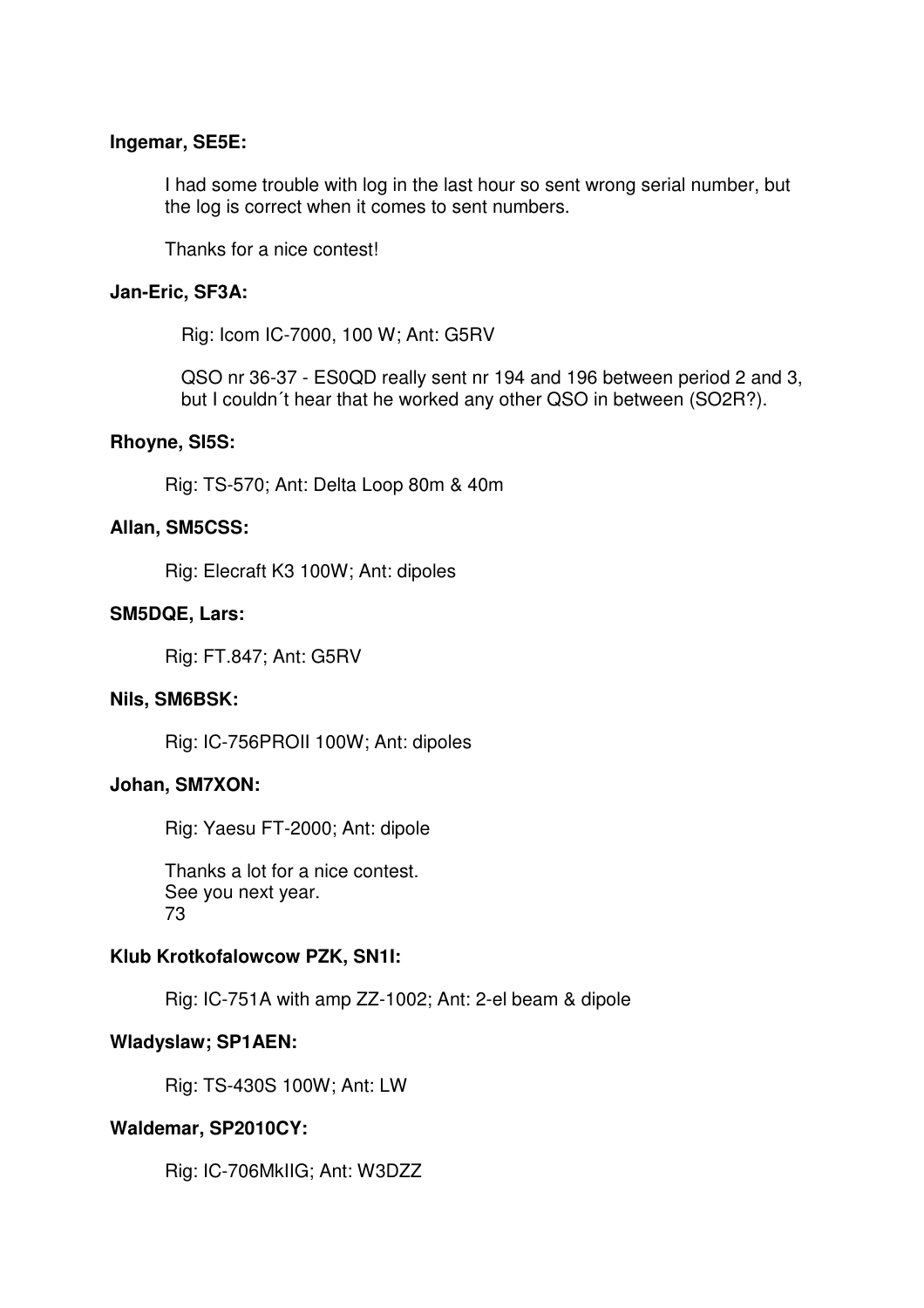# **Vsevolod, U3DI:**

Rig: ICOM-746, 100W

# **Yuri, UA4FCO:**

Rig: FT-1000MP; Ant: 160/80/40m Vertical; 10/15/20m 4/4/3ele-quad

# **Nick, UA6HFI:**

Rig: FT-920; Ant: GP

# **Igor, UR5FCM:**

Antenna: W3DZZ, Rig: HomeMade QRP, Pwr: 5 Watt(s).

Tnx for good contest! I'm have only QRP TX on 40m. It's very difficault to work with ES stations after sunrise. Long time callign some stations and have only 11 QSO's. May next year is better for me.

Cu anf gl!

# **Victor, UX4FC:**

Спасибо за тест. По причине субботнего шопинга поздно начал :-)

Желаю всем успехов! 73!

# **Vilnis, YL2BJ:**

Missed ES8DH on 40, also didn't find any ES0... so - 17 mults..

Cuagn next year!!!

# **Pavel, YL2HK:**

Rig: TS-570; Ant: Inv-V

73!!

#### **Peteris, YL2PN:**

Rig: IC-751 barefoot + TR4W; Ant: INV Vee multiband  $(160+80+40+20)$  at  $35m$  ASL  $+$  8m AGL

Tnx for contest!